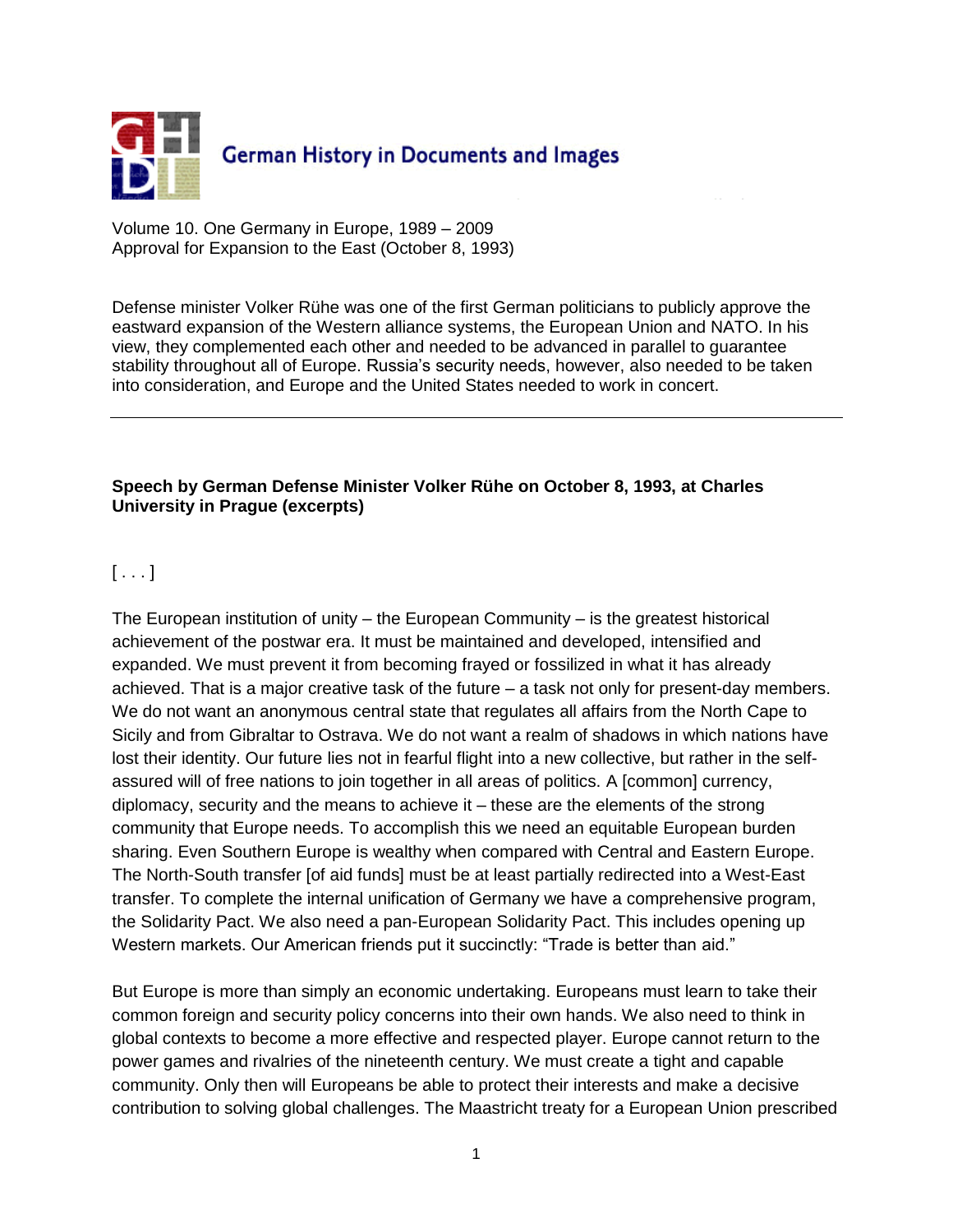a clear goal for foreign and security policy as well. It is inherent to the logic of this agreement, but first and foremost in the interest of all participants, to create a community of all Europeans. The intensification and expansion of European integration are inextricably linked. This applies to economic and social issues, and it also applies in equal measure to security policies. The continent must be brought together to form a political, economic, and strategic unit. This is the real task facing Europe now that it has overcome division. It is in no one's interest to see an unstable Middle Zone emerge.<sup>1</sup> Despite the individual countries' differing points of departure, there is a common European security interest: We must understand stability as a pan-European task, so that the transition takes place in an orderly fashion and offers security to all peoples.

Therefore, I have been emphatically advocating the eastward expansion of the Western stability zone for months now. Germany does not wish to remain the eastern border state of the sphere of affluence. In the long run, Western Europe will not do well if the East does badly. Your country, but also Poland, Hungary, and the Slovak Republic are clearly oriented toward the West. I am happy to see that the EC association agreement will be ratified this year. This agreement maps out your admission into the European Union (EU) and the Western European Union (WEU). The Community is based on equal security for all. I cannot imagine that some members of this expanded Community will enjoy the protection of NATO while other members will have to forgo it.

Russia is a particularly important factor for lasting stability in Europe. We can only achieve security with – and not against – Russia. We must also take into consideration the extremely difficult situation of reform forces in the intra-Russian debate. But I know from my talks in Moscow that Russia no longer sees the West as a threat. It is in favor of restructuring Europe's political landscape, as long as it is treated as an active and respected partner whose problems are taken seriously. The Russia of tomorrow is neither the czardom nor the Soviet Union. Whether or not Russia will be a stable, democratic partner is also up to us. Russia doesn't want to be excluded from the processes taking place in Europe, and it mustn't be either. It is seeking a new strategic partnership with NATO and a political-economic partnership with the EC. This is why I have said, always and everywhere, that close cooperation with Russia has a special role in the processes taking place in Europe. This cooperation is an essential precondition for the further development of Atlantic-European security structures.

With a view toward our central European neighbors and toward Russia, our policies will be shaped by two key concepts: integration and cooperation. I see the two as inextricable components of a comprehensive political strategy for achieving the overarching goal we all share: pan-European stability. We need both: on the one hand, the EC and NATO must promote cooperation with Russia and expand it to new areas. We also need a corresponding approach for other countries in the East; here, Ukraine plays a special role. On the other hand, the federal government is in favor of paving the way, step by step, for the countries of East-

 $\overline{a}$ 

<sup>&</sup>lt;sup>1</sup> "Middle Zone": The German word Zwischeneuropa refers to the zone between Western Europe and Russia, from Estonia to Bulgaria – trans.